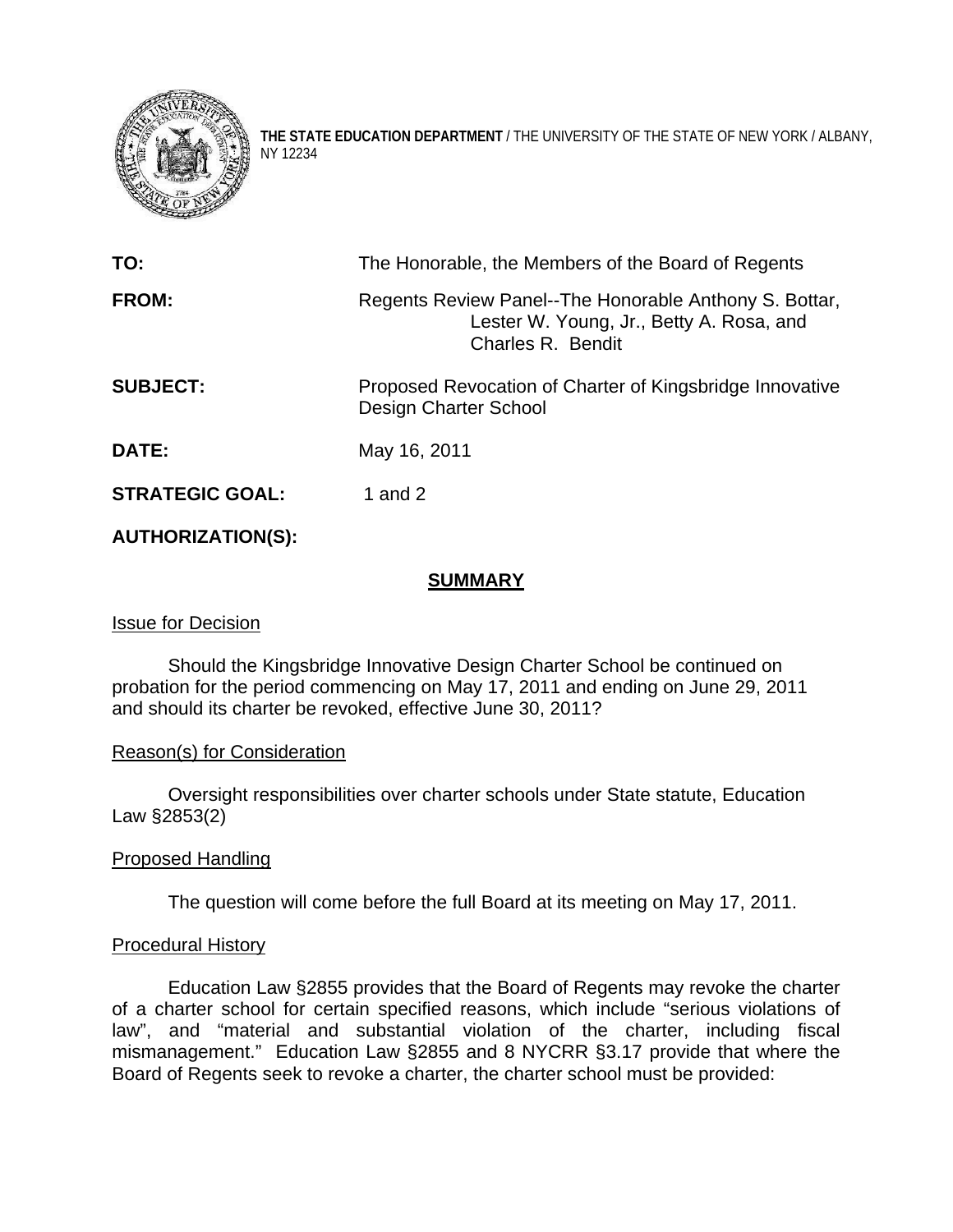(a) a notice of intent to revoke the charter, including a statement of reasons for the proposed revocations;

(b) at least 30 days to correct the problems associated with the proposed revocation;

(c) an opportunity to submit a written response; and

(d) oral argument before a panel consisting of at least three members of the Board of Regents, which may recommend revocation, or placement of the charter school on probationary status, imposition of a remedial action plan or other action as the panel deems appropriate.

On March 24, 2011, the Commissioner issued an order placing the Kingsbridge Innovative Design Charter School (KIDCS) on probation until May 17, 2011 for serious violations of law and material and substantial violations of its charter, including fiscal mismanagement, and providing KIDCS notice of intent to revoke its charter. The notice also explained that KIDCS had 30 days to correct the problems.

KIDCS did not initially submit a single, coherent written response and instead responded in piecemeal fashion through multiple e-mail submissions between April 29 and May 2, 2011. On May 3, 2011, the Department notified the School via electronic mail ("e-mail") that, based on review of these submissions, NYSED would be moving forward with the recommendation for the summary revocation of the School's charter. In addition, via submissions dated May 4, 2011 and May 5, 2011, NYSED provided KIDCS with, among other things, the reasons for NYSED's continuing to seek revocation.

On May 9, 2011, KIDCS submitted a lengthy written response to NYSED's May 4 submission. KIDCS also requested oral argument. By letter dated May 13, 2011, NYSED responded to KIDCS's May 9 submission. Chancellor Tisch then appointed a four-member Regents Review Panel in accordance with Regents Rule §3.17, comprised of Regent Bottar, Chair, and Regents Young, Rosa and Bendit

On May 16, 2011, oral argument was held before the Regents Review Panel. By a unanimous vote [ vote of  $\_\_\_$  to  $\_\_\_$ ], the review Panel recommended that KIDCS be continued on probation until June 29, 2011 and that its charter be revoked effective June 30, 2011.

8 NYCRR provides that the Board of Regents may accept or reject, in whole or in part, the recommendation of the Regents Review Panel, and the decision of the Board of Regents shall be final.

#### Background Information

Kingsbridge Innovative Design Charter School is a charter school located in Bronx, New York that was approved by the Board of Regents on January 12, 2010, and was issued a provisional charter on February 9, 2010. KIDCS is currently in its first year of operation and was scheduled to open on September 7, 2010 in New York City's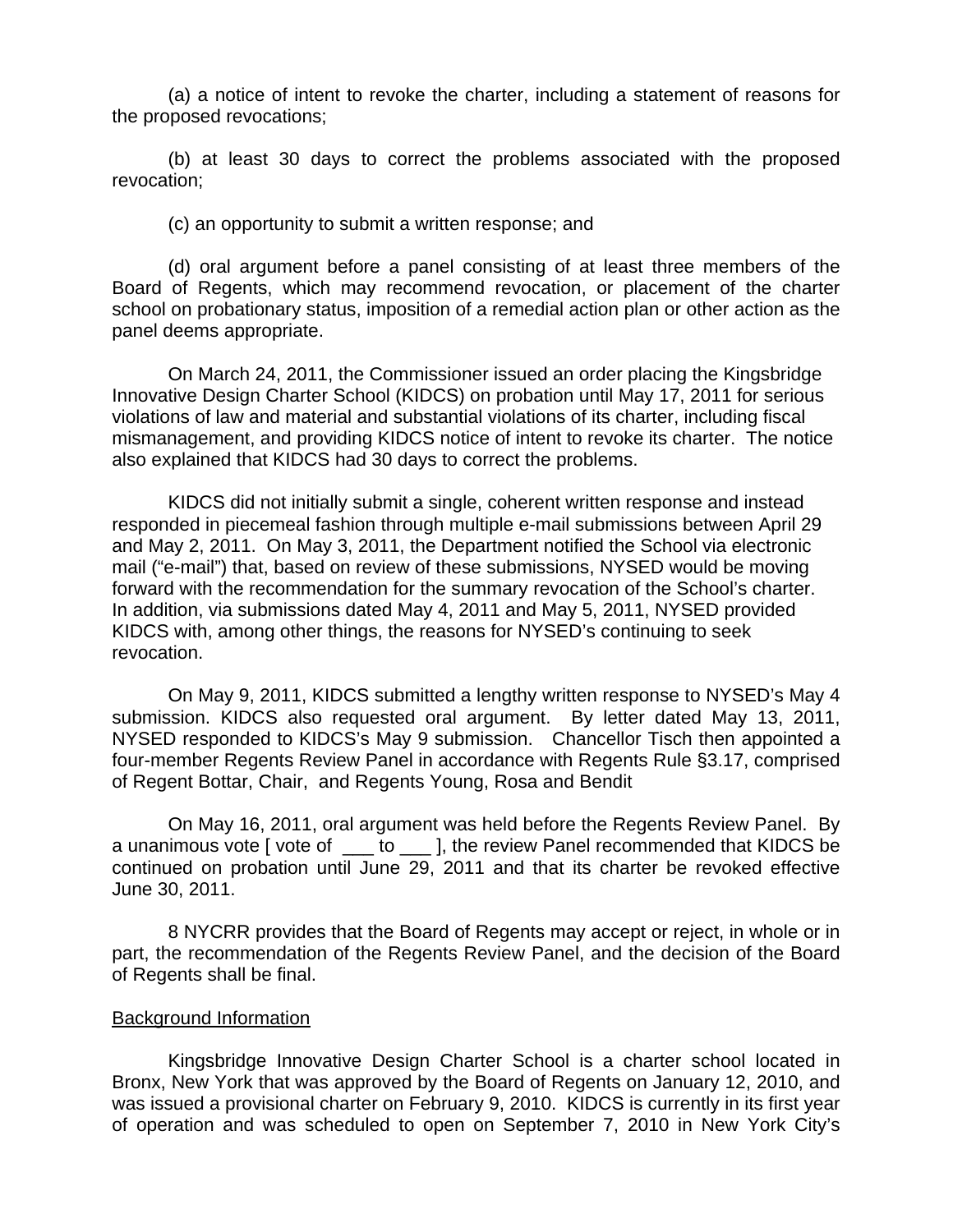Community School District 10. However, KIDCS was not able to obtain the necessary certifications for its anticipated facility and instead opened for instruction in a different facility on September 17, 2010. KIDCS currently serves 143 students in Kindergarten and Grade 1.

### Recommendation

The Regents Review Panel respectfully recommends that the Board of Regents adopt the attached recommended decision, extend the charter school's probation until June 28, 2011 and revoke the charter of the Kingsbridge Innovative Design Charter School effective June 30, 2011.

### Timetable for Implementation

Immediate for the extension of probation and June 30, 2011 for revocation.

VOTED: that the attached recommended decision is adopted by the Board of Regents, that the Kingsbridge Innovative Design Charter School be placed on probation for the period commencing on May 17, 2011 and ending on June 29, 2011; that the charter and certificate of incorporation (also known as the provisional charter) are revoked and the education corporation is dissolved, effective June 30, 2011; and that notice to such effect be given to the trustees of the charter school, that any student records be transferred to the New York City Department of Education in accordance with the provisions of Education Law §2851(2)(t), and that the assets of the corporation be distributed through the procedures set forth in Education Law §220.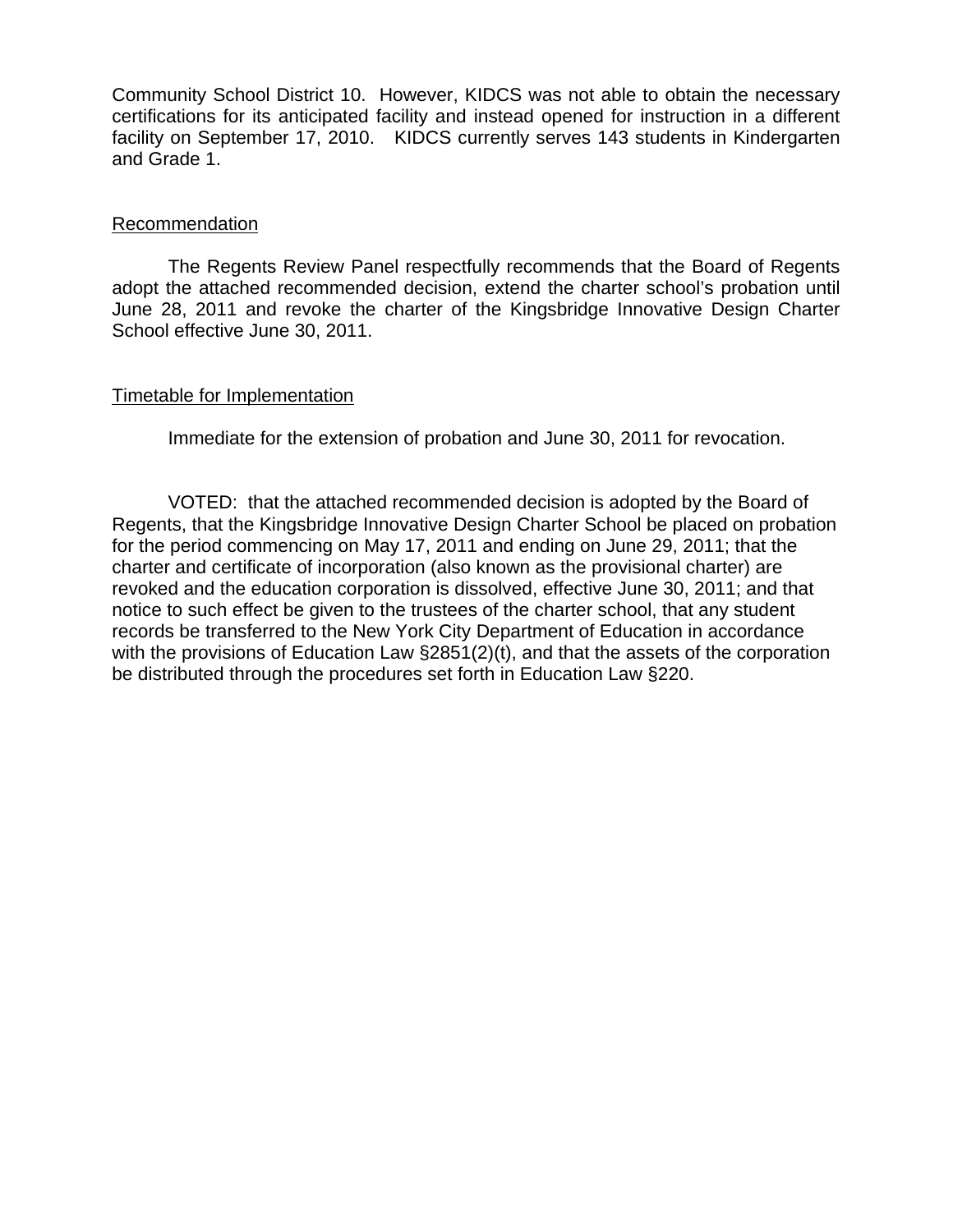IN THE MATTER

of **DECISION** 

KINGSBRIDGE INNOVATIVE DESIGN CHARTER SCHOOL,

\_\_\_\_\_\_\_\_\_\_\_\_\_\_\_\_\_\_\_\_\_\_\_\_\_\_\_\_\_\_\_\_\_\_

On January 12, 2010, the Board of Regents approved an application to establish the Kingsbridge Innovative Design Charter School ("KIDCS" or "the School") in the Bronx, New York. The charter application provided that the School would serve 150 students in Kindergarten and Grade 1 in its first year of operation and expand to serve 450 students in grades Kindergarten to 5 in its  $5<sup>th</sup>$  year of operation.

The School was scheduled to open on September 7, 2010 at 3120 Corlear Avenue in New York City's Community School District 10. During the summer and fall of 2010, staff from the New York State Education Department ("Department"), Office of Innovative School Models, had several meetings and conversations with the Executive Director and Chair of the Board of Trustees ("trustees" or "board") of the School as the School prepared to open for instruction. Issues related to the acquisition of appropriate facilities for the school, completing renovations to facilities, obtaining the necessary certificates of occupancy for the facilities, and leasing or purchasing buses to transport students, among others were discussed during this time. In fact, the School was not able to open for instruction on September 7, 2010 as planned because the necessary certificates of occupancy for the facility had not yet been obtained. The School ultimately opened for instruction on September 17, 2010 at 295 West 231<sup>st</sup> Street, Bronx, New York.

 During the fall of 2010, the Department began receiving complaints from a member of the board, members of the School's staff, and parents of students at the School concerning a variety of issues that included, but were not limited to, alleged violations of board procedures, lapsed benefit contracts for School staff, inappropriate handling of contributions to staff 401(k) accounts and allegations that the School would not be able to make payroll.

 In November 2010, a Department staff member visited the School to gather information pertaining to the ongoing fiscal and operational issues at KIDCS that had been the subject of complaints and to evaluate the educational soundness of the School. Department staff also met with the principal and several teachers. Ongoing financial problems were described during these meetings that included an inability to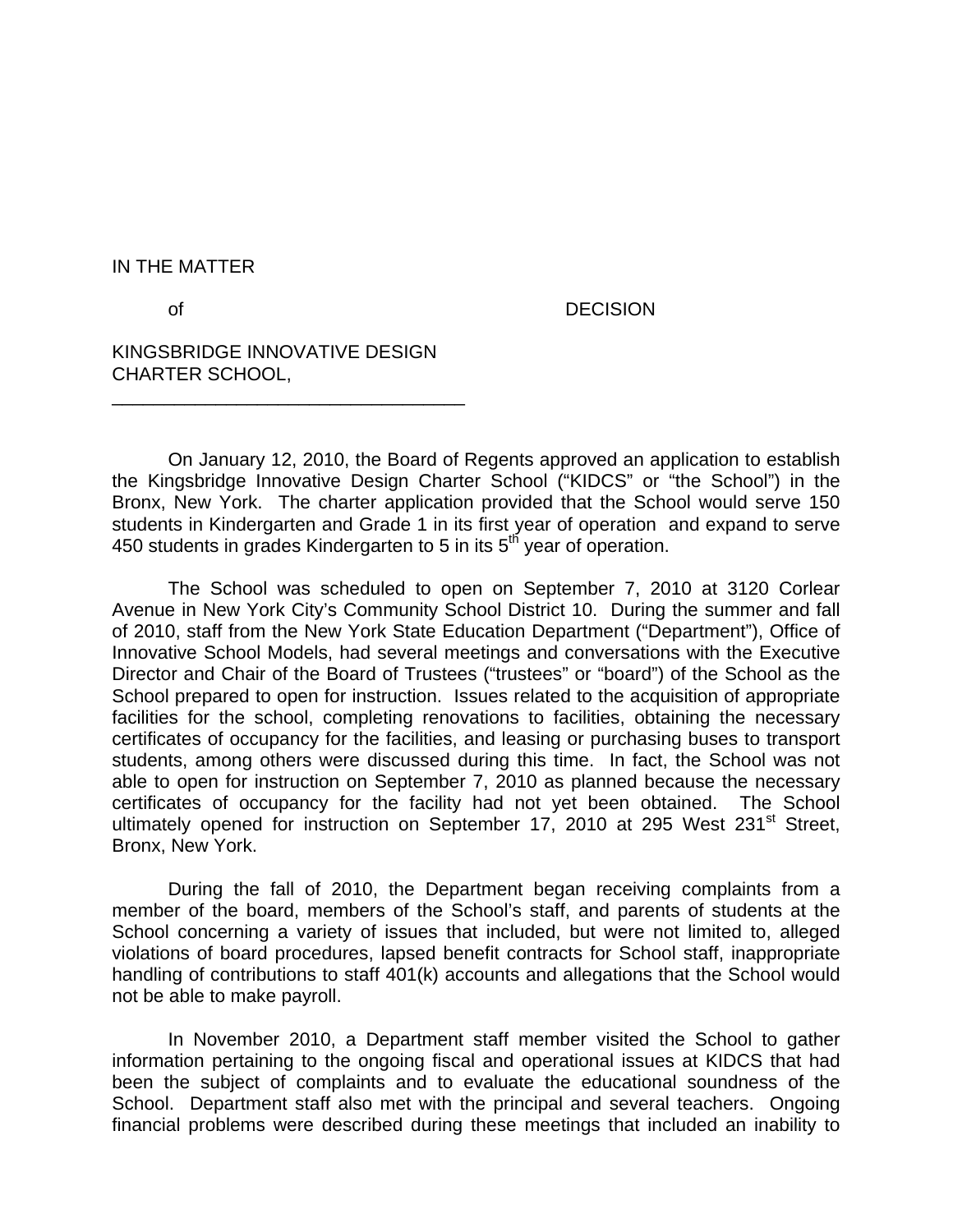purchase instructional materials necessary to implement the instructional program described in the KIDCS Charter. Department staff made several requests of the School during the fall of 2010 and early winter of 2010-11 for information concerning the status of employees' benefits contracts, the ability of the School to make payroll, and the status of hiring an instructional leader, among other issues.

 On January 14, 2011, the Assistant Commissioner of the Department's Office of Innovative School Models sent a letter to the Chairman of the School's Board of Trustees ("Trustees"). The letter outlined several concerns about the School based on the communications between the School and the Department, visits to the School and information and complaints received by the Department from third parties. These included that the Board of Trustees had appointed several new trustees without obtaining approval of the Department, as required by its charter, that the school was currently without an instructional leader and that numerous complaints had been made to the board that were yet unresolved. The letter outlined responses and information that the Department required the School to provide to the Department by January 24, 2011. The Department indicates that the response received from the School was incomplete and raised additional concerns about the fiscal and educational soundness of the School.

 In addition, the Department's January 14 letter pointed out that, on January 4, 2011, the School's second principal was fired. At that time, the School transitioned leadership and oversight of the academic program to an external consultant. The Department's letter indicates that this high turnover (three academic leaders in the School's first five months of operations) raised concerns about the Board of Trustees' ability to effectively lead the school.

 On February 17, 2011, the Department sent another letter to KIDCS' trustees requesting additional information concerning the School's fiscal condition. That additional information was required to be provided to the Department by February 24, 2011. On February 25, 2011, an email was sent to the Trustees indicating that no information had been received by the Department, that Department staff was planning to visit the school on March 9, 2011, and that the requested information must be provided to the Department no later than 8:00 a.m. on February 28, 2011. Again, the Department indicates the response received from the trustees was incomplete and continued to raise additional concerns about the fiscal and educational soundness of the School.

 On March 9, 2011, Department staff conducted a site visit to the School to assess the fiscal and educational soundness of the school, collect data pertaining to the formal information requests of January 14, 2011 and February 17, 2011, and meet with the Trustees, school staff, teachers, parents, and external consultants working with the School's leadership. The site visit included interviews with these stakeholders, document review, classroom observations, and attendance at a regularly scheduled meeting of the School's Board of Trustees.

On March 24, 2011, the Commissioner of Education, on behalf of the Department, issued a Probation Order and Notice of Intent to Seek Summary Revocation ("Order and Notice") placing KIDCS on probation until May 17, 2011 for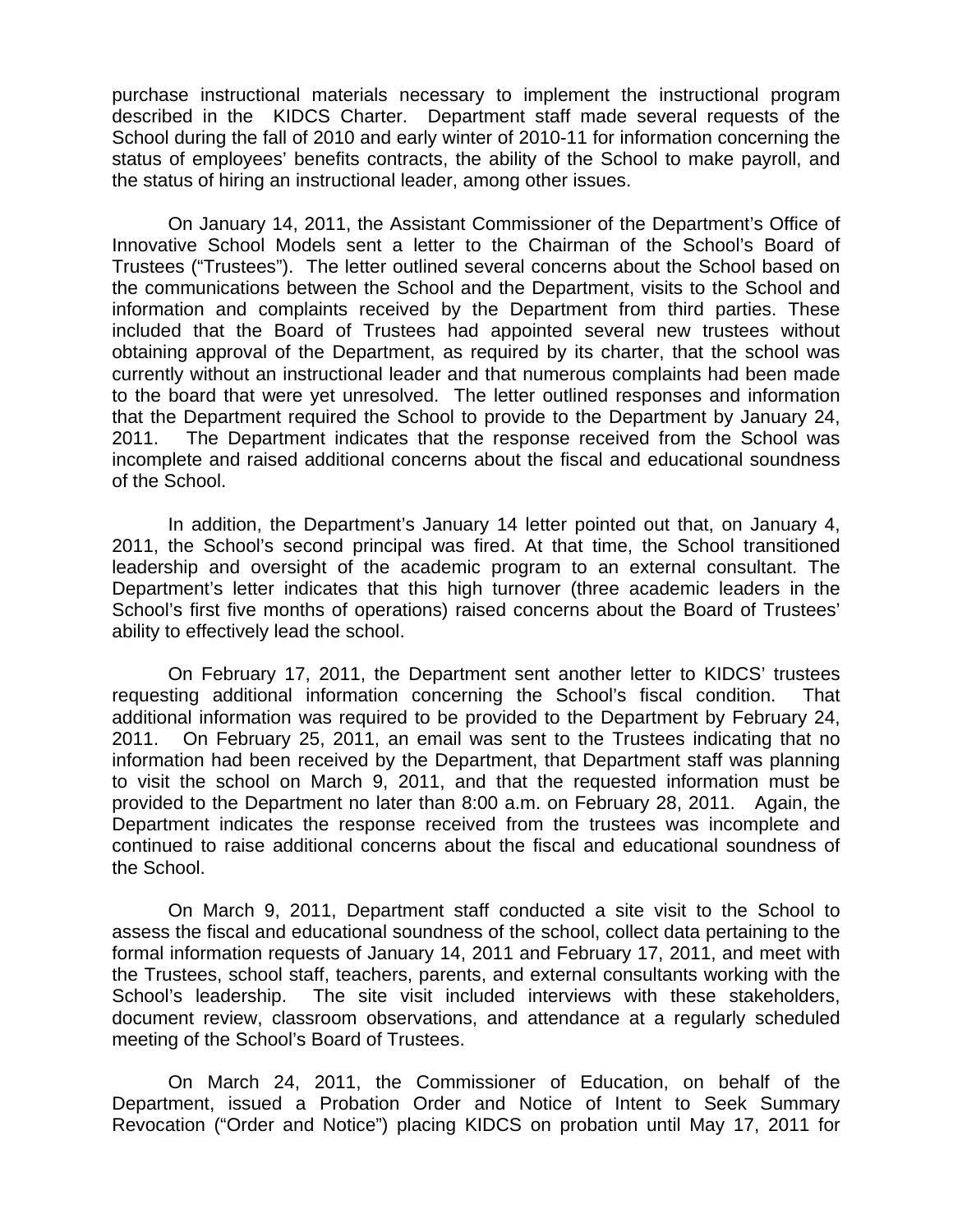serious violations of law and material and substantial violations of its charter, including fiscal mismanagement and providing the School with notice of intent to revoke its charter. Among other things, the Order and Notice indicated that KIDCS lacked an appropriate system of bookkeeping and financial records management and was fiscally unstable. In addition, the Department raised concerns regarding the functioning (or the alleged lack thereof) of the school's board, and made note of various violations of the school's approved educational program, including that KIDCS had been operating without an instructional leader since January 4, 2011. The Order and Notice also explained that the School had 30 days to correct the problems pursuant to a remedial action plan.

The School did not submit a single, coherent written response to the Order and Notice, nor did it respond completely or demonstrate that it had corrected the cited deficiencies by the April 29, 2011 deadline. Instead, the School responded in piecemeal fashion through multiple e-mail submissions between April 29 and May 2, 2011. On May 3, 2011, the Department notified the School via e-mail that, based on review of these submissions, the Department would be moving forward with the recommendation for the summary revocation of the School's charter. In addition, via submissions dated May 4, 2011 and May 5, 2011, the Department provided the School with, among other things, the reasons for the Department's continuing to seek revocation.

On May 9, 2011, the School submitted a lengthy written response to the Department's May 4 and 5 submissions. By letter dated May 13, 2011, the Department responded to the School's May 9 submission. Chancellor Tisch then appointed a fourmember Regents Review Panel ("Panel") in accordance with Regents Rule §3.17, comprised of Regent Anthony S. Bottar, Chair, and Regents Lester W. Young, Jr., Betty A. Rosa and Charles R. Bendit.

On May 16, 2011, oral argument was held before the Panel. The Panel recommended that the School be continued on probation until June 30, 2011, and that its charter be revoked effective July 1, 2011.

Education Law §2855 provides that the Board of Regents may revoke a charter school's charter for among other things, material and substantial violations of the charter, including fiscal mismanagement, and serious violations of law. For the reasons set forth below, the Board of Regents concludes that the School has materially and substantially violated its charter, including by not being educationally sound and by fiscal mismanagement. Moreover, the School has failed to fully correct the problems associated with these violations to the satisfaction of the Board of Regents. Accordingly, the School is continued on probation until June 30, 2011 to allow it to close down in an orderly fashion, and the School's charter is revoked effective July 1, 2011.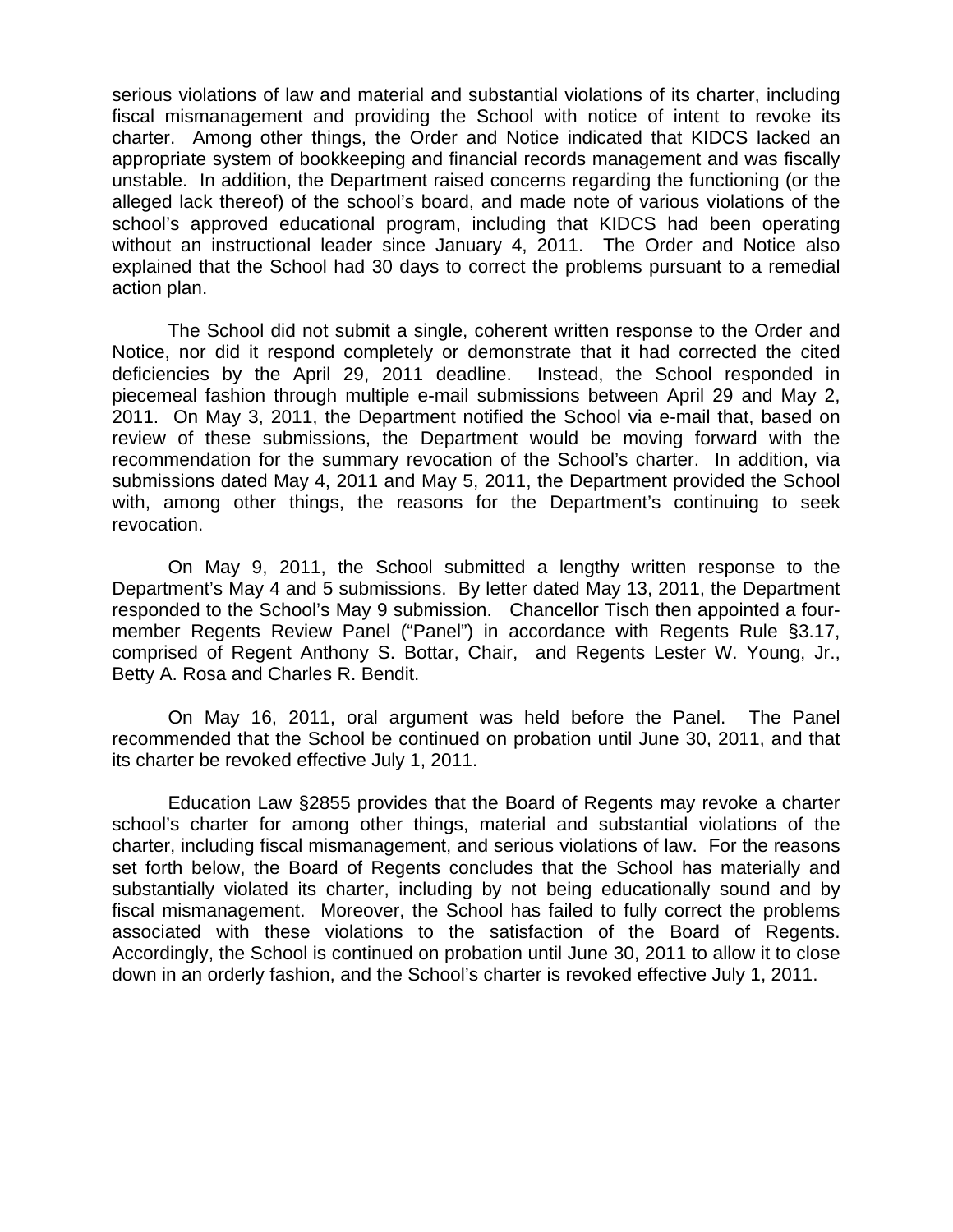### **I. The School has violated Section 2.4 of its Charter and is not being operated in an educationally sound manner.**

Section 2.4 of KIDCS's charter provides that the charter school shall implement the educational programs set forth in its charter. The School admits that it has operated an educational program inconsistent with the charter. Its consultant, Mr. Fiorentino described in detail his astonishment at the condition of the education program as of his first visit to the School on January 24, 2011, stating that he could "only attribute this to a lack of proper instructional leadership." The School terminated the services of its thenprincipal (and second instructional leader since the School was chartered) in January 2011, and has been operating without a permanent instructional leader since at least January 4, 2011.

The importance of a principal or other instructional leader in assuring the successful performance of any public school is well-recognized. An instructional leader oversees the implementation of the school's instructional program and supplies the vision necessary to carry out that program. Having a qualified instructional leader, therefore, is critical in ensuring that a charter school's educational program is properly implemented and is conducted in the best interests of the students. Although the School advised the Department that it had hired a consultant to identify gaps in the initial implementation of the academic program and provide a 3 year roadmap for meeting the board's objections, the School admits that it has not appointed an instructional leader since January 4, 2011. The School submitted an "instructional program organizational chart" in its May 9, 2011 submission; and at oral argument indicated that it is the process of interviewing candidates for the instructional leader position referred to in its charter. Nonetheless, while the school also argued at oral argument that its charter provides for a master teacher at the school, who the School asserts is acting as an interim instructional leader, the fact remains that, to date, the School has failed to hire a new permanent one.

Without an instructional leader, a school's ability to provide quality educational services is necessarily compromised. Even the organizational chart provided by the School recognized the primary role of the instructional leader, with the master teacher reporting to the leader. As such, the hiring of an instructional leader should have been a top priority for KIDCS' board of trustees, but it was not. Moreover, while the School claims that it is in the process of recruiting a school leader, this alone – given the nearly five month delay – is insufficient.

Focusing on this instructional leadership issue, Panel members asked the School pointed questions about the School's organizational structure and leadership as they affected quality of instruction. The Panel found a "void" in the School's organizational structure, leadership, and quality of instruction, and questioned whether the School's leadership assessed the educational impact of decisions it made, and whether those decisions were made in the best interests of the School's students. Although individual persons were named, the School did not describe how those persons worked together, how decisions were made, or how the students' interests were considered in making decisions that impacted on education.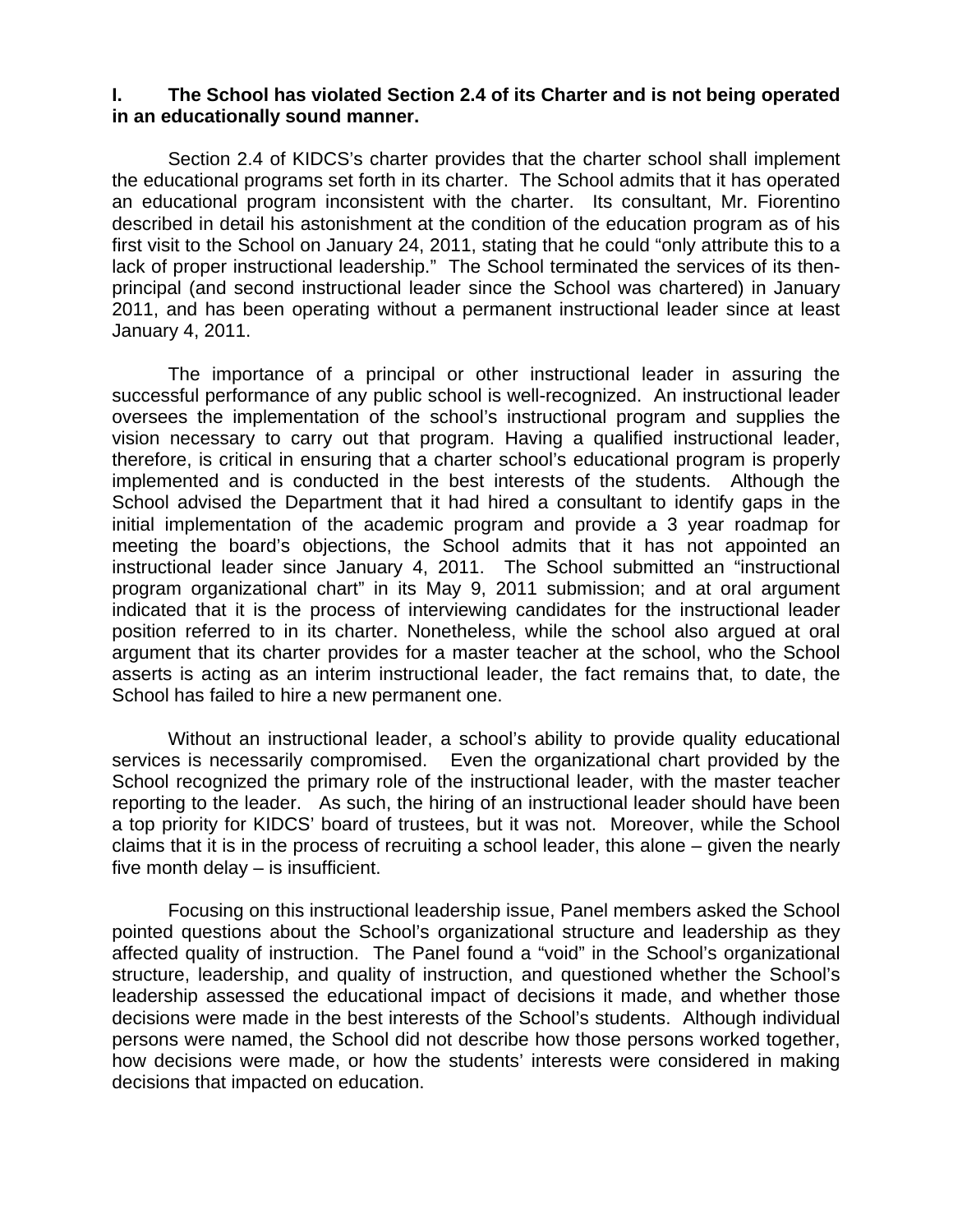The Panel was concerned that the main focus of the School's board has been on persistent unresolved fiscal issues, not educational issues. The School did not present anyone at the oral argument who actually makes the educational decisions, and the School has recently made decisions that raise questions as to whether anyone in a leadership capacity considered the educational impact of those decisions.

For example, in April KIDCS terminated the employment of five teachers out of the eleven at the school, including in two instances both teachers in a single classroom, reportedly due to financial constraints. This is a serious concern, since the terminations occurred during the school year, while instruction was being provided. First, the School's financial woes are now affecting the educational program. Second, the School has provided no evidence of any consideration by the board of the educational impact of these particular terminations on the students and the educational program prior to the terminations. This is symptomatic of the lack of an organizational and leadership structure that is able to make decisions that lead to quality instruction and educationally sound programs for the students.

 To give another example of the school leadership's lack of focus on its instructional program, in response to the Order and Notice, the School initially submitted a plan to implement a teaching model (Collaborative Team Teaching or CTT) that differed from the instructional program contained in the charter and actually submitted proposed charter revisions. When the Department responded in its May 4 letter that the School had not demonstrated how this change would fit in the School's overall instructional model, the School abruptly withdrew its proposal, submitting yet another educational plan from its consultant and dropping CTT.

### **II. The School is not fiscally sound, and has been fiscally mismanaged.**

The Department determined that the School had violated Section 5.1 of its charter, that the school would at all times maintain appropriate management and financial controls. The Department found that, at least as of February 2011, the School lacked the most basic financial systems and fiscal controls, and did not have an appropriate system of bookkeeping and financial records in place. This is corroborated by an April 25, 2011 memorandum from an accountancy firm retained by the School in late February, Rios & McGarrigle, LLC ("Rios"), which recites a long list of problems with the School's fiscal management systems and recommended a number of fiscal system changes, and additional internal controls.

At oral argument, the School's new board treasurer (who joined the board in April 2011 and is an accountant and attorney), stated that the board had instituted new fiscal systems and controls, and that he would be overseeing the fiscal operation of the School. The School also indicated in its May 9, 2011 submission that it had corrected the problems identified by Rios.

The Panel recognizes the efforts made by the School in establishing fiscal controls, but is still concerned about the overall financial management and fiscal stability of the School. The Department also found that the School is fiscally unstable and has expressed concern that the School may not have sufficient cash to fund its basic operations through the end of the current school year.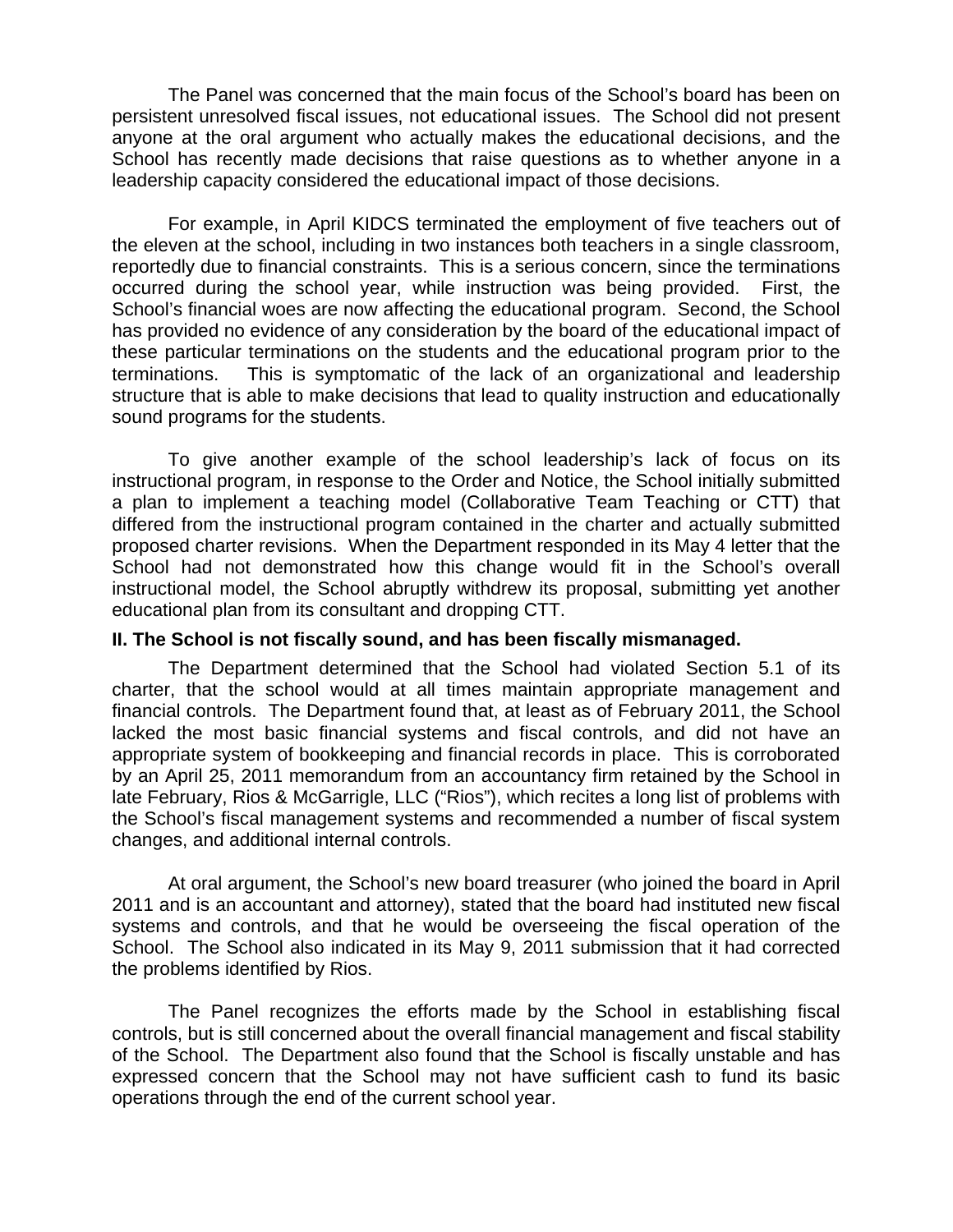The record, and the School's oral argument, indicates that the School has been heavily reliant on loans and forgiveness of debt to maintain a positive fund balance. In fact, the School conceded that its fiscal viability through the end of the school year is reliant on a \$400,000 loan with Corlaton Realty. The School submitted as proof of the loan a "Term Sheet" with Corlaton Realty Inc. dated April 28, 2011 evidencing a loan in the amount of \$400,000 at 6% interest amortized over 15 years. However, the Term Sheet anticipates a closing that would occur "within six weeks" of executing the Term Sheet, and at oral argument the School conceded that this closing has not yet taken place. The School therefore does not actually have the loan proceeds, and admitted at oral argument that without this loan, the School will finish the school year in a deficit.

In response to the Order and Notice, the School submitted multiple versions of Profit and Loss statements and Balance Sheets which cover the same time period and differ in material ways. For example: (a) the most recent pro forma balance sheet statement indicates \$462,000 in Total equity, but a previous statement for the same period indicated \$165,000; (b) Total Long Term Liabilities were \$701,933 in the June 30, 2011 pro forma balance sheet which differs significantly from the lending schedule provided to support loan payments, which reflects \$1.2 million in liabilities for that period; and (c) the pro forma balance sheet for the period ending June 30, 2011 contains no current liabilities, yet the lending schedule provided indicates approximately \$275,000 will be due in the following year.

At the oral argument, the Department also asserted that the School has failed to timely access approximately \$60,000 in Federal Title I and Title II, Part A funds, because the School has failed to submit FS-25 forms with documentation of allowable expenditures. When asked about this at oral argument, the School stated that it had received one payment but nothing further. When the Department noted that the School was supposed to submit FS-25 forms with allowable expenditures listed in order to obtain additional funds, the School's Executive Director admitted that the School had not submitted any FS-25 forms.

While the Panel recognized the changes that the School had instituted, the Panel still concludes that the School has not shown that it is fiscally stable or that it in fact has sufficient funds to remain solvent until the end of the school year, much less the one year additional probation that the School requested.

### **Conclusion**

Education Law §2855(1)(c) provides that the Board of Regents may revoke a charter based on a "[m]aterial and substantial violation of the charter, including fiscal mismanagement." The importance of the requirement that a charter school be managed in a fiscally sound manner is evidenced by numerous provisions of Article 56 of the Education Law related to finances. For example, Education Law § 2851(2)(e) requires charter school applicants to submit a proposed budget and fiscal plan with supporting evidence that the fiscal plan is sound and sufficient start-up funds will be available. Education Law §§ 2851(2)(f) and 2854(1)(c) require charter schools to conduct annual independent fiscal audits comparable in scope to those required of other public schools and consistent with generally accepted accounting and audit standards. Finally, Education Law § 2852(2)(b) provides that a charter school applicant must, as a condition of approval of its application by a charter entity, demonstrate the ability to operate the school in a fiscally sound manner. As recognized by these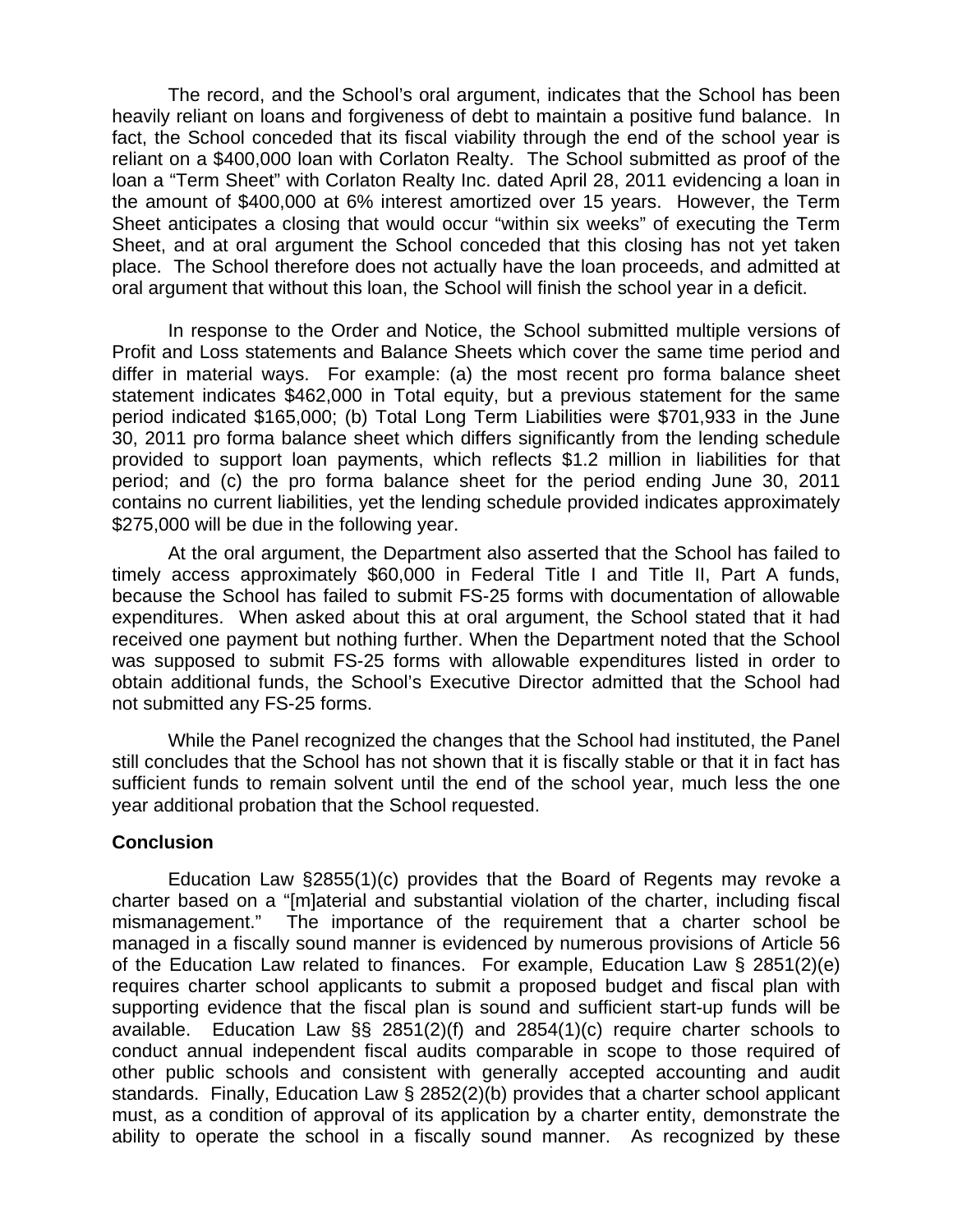provisions, a fiscally mismanaged charter school is not properly safeguarding public funds and cannot effectively serve its students.

 Education Law §2852(2)(b) requires that a charter school demonstrate the ability to operate the school in an educationally sound manner, in order to have its application approved. A sound program requires educational leadership and consideration of potential educational impact in all decisions made by School personnel and its board. We find that the School has had a chronic lack of appropriate instructional leadership, and has not had a permanent instructional leader for nearly five months. Consequently, or because of lack of board oversight, we further find that the School has made decisions that affected the educational program without adequate consideration of the impact of those decisions on the students or whether those decisions were in the students' best interests.

 Although the Panel recognizes that the School made many efforts to correct the fiscal and educational violations identified by the Department, and to stabilize its board membership, under the totality of the circumstances we are not reassured that the School can operate in a fiscally and educationally sound manner. It appears that everything the Board of Trustees has done to address the deficiencies in its financial systems and educational program has been reactive—there is no evidence of initiative on the part of the Board of Trustees in correcting its problems. The Board has always been acting to solve a problem after it happened, rather than taking proactive actions to prevent problems. Under such circumstances, there is no basis for concluding that the Board of trustees has demonstrated that it will in fact manage the School in a fiscally and educationally sound manner in the future.

 The School is also heavily dependent on short-term loans to maintain a positive fund balance. Not only does it have no basis for assuming that such loans will be continually available in the future, it does not even have the loan yet that would enable it to finish the school year without being insolvent. Short-term loans are not a viable means of assuring long-term fiscal stability of an organization. As it expands its student enrollment in years two to four, it needs to have a budget that is structurally in balance based on revenues known to be available. Even if we were to accept the School's argument that it is maintaining a \$27,000 cash balance, that is on what is currently a \$2.1 million budget and leaves little margin for error or for unforeseen circumstances. As the Department contends, the School is not fiscally sound and is in danger of not having sufficient cash to meet its payroll and other expenses at any time.

 There is also evidence that the Board of Trustees' fiscal mismanagement is impacting the educational program of the school. Five teachers have been laid off during the school year in response to the fiscal problems at the school, including both teachers in two separate classrooms. For a charter school whose charter provides for only 6 classes of 25 students each, that represents a substantial reduction in program. As previously noted, there is no evidence that the school considered the educational impact of this decision on its students, which is a serious problem. To be fiscally sound, a charter school must demonstrate the ability to support its educational program, particularly as it expands to additional grades in years two through four, and the School's ability to do so is very much in doubt.